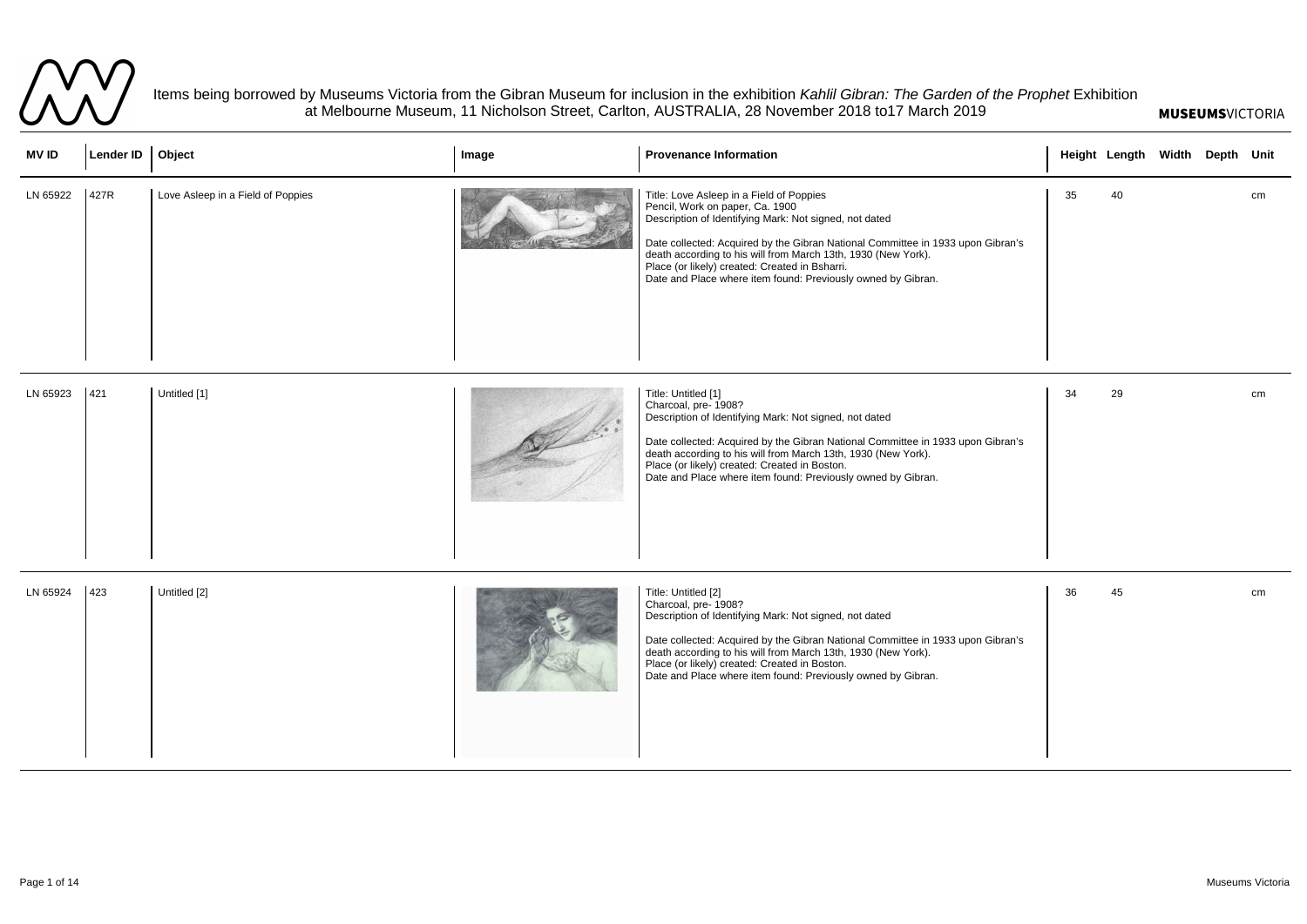| <b>MVID</b> | Lender ID   Object |                                           | Image | <b>Provenance Information</b>                                                                                                                                                                                                                                                                                                                                                                                        |     | Height Length Width Depth Unit |  |    |
|-------------|--------------------|-------------------------------------------|-------|----------------------------------------------------------------------------------------------------------------------------------------------------------------------------------------------------------------------------------------------------------------------------------------------------------------------------------------------------------------------------------------------------------------------|-----|--------------------------------|--|----|
| LN 65925    | $\vert$ 2          | The Sad Mona Lisa Sultana Gibran          |       | Title: The Sad Mona Lisa Sultana Gibran<br>Oil on Canvas, 1910<br>Description of Identifying Mark: Signed and dated lower right: "K.Gibran 1910"<br>Date collected: Acquired by the Gibran National Committee in 1933 upon Gibran's<br>death according to his will from March 13th, 1930 (New York).<br>Place (or likely) created: Created in Paris.<br>Date and Place where item found: Previously owned by Gibran. | 92  | 70                             |  | cm |
| LN 65926    |                    | Untitled [3]                              |       | Title: Untitled [3]<br>Pastels work on paper, 1907<br>Description of Identifying Mark: Signed down right with a symbol: 1907<br>Date collected: Acquired by the Gibran National Committee in 1933 upon Gibran's<br>death according to his will from March 13th, 1930 (New York).<br>Place (or likely) created: Created in Boston.<br>Date and Place where item found: Previously owned by Gibran.                    | -51 | 41                             |  | cm |
| LN 65927    |                    | Untitled [4]                              |       | Title: Untitled [4]<br>Watercolour work on paper, Ca. 1907<br>Description of Identifying Mark: Signed down right: "K.G."<br>Date collected: Acquired by the Gibran National Committee in 1933 upon Gibran's<br>death according to his will from March 13th, 1930 (New York).<br>Place (or likely) created: Created in Boston.<br>Date and Place where item found: Previously owned by Gibran.                        | 30  | 47                             |  | cm |
| LN 65928    | 425                | Angel Waiting for the Union of Two Lovers |       | Title: Angel Waiting for the Union of Two Lovers<br>Graphite, Ca. 1904<br>Description of Identifying Mark: Not signed, not dated<br>Date collected: Acquired by the Gibran National Committee in 1933 upon Gibran's<br>death according to his will from March 13th, 1930 (New York).<br>Place (or likely) created: Created in Boston.<br>Date and Place where item found: Previously owned by Gibran.                | 46  | 35                             |  | cm |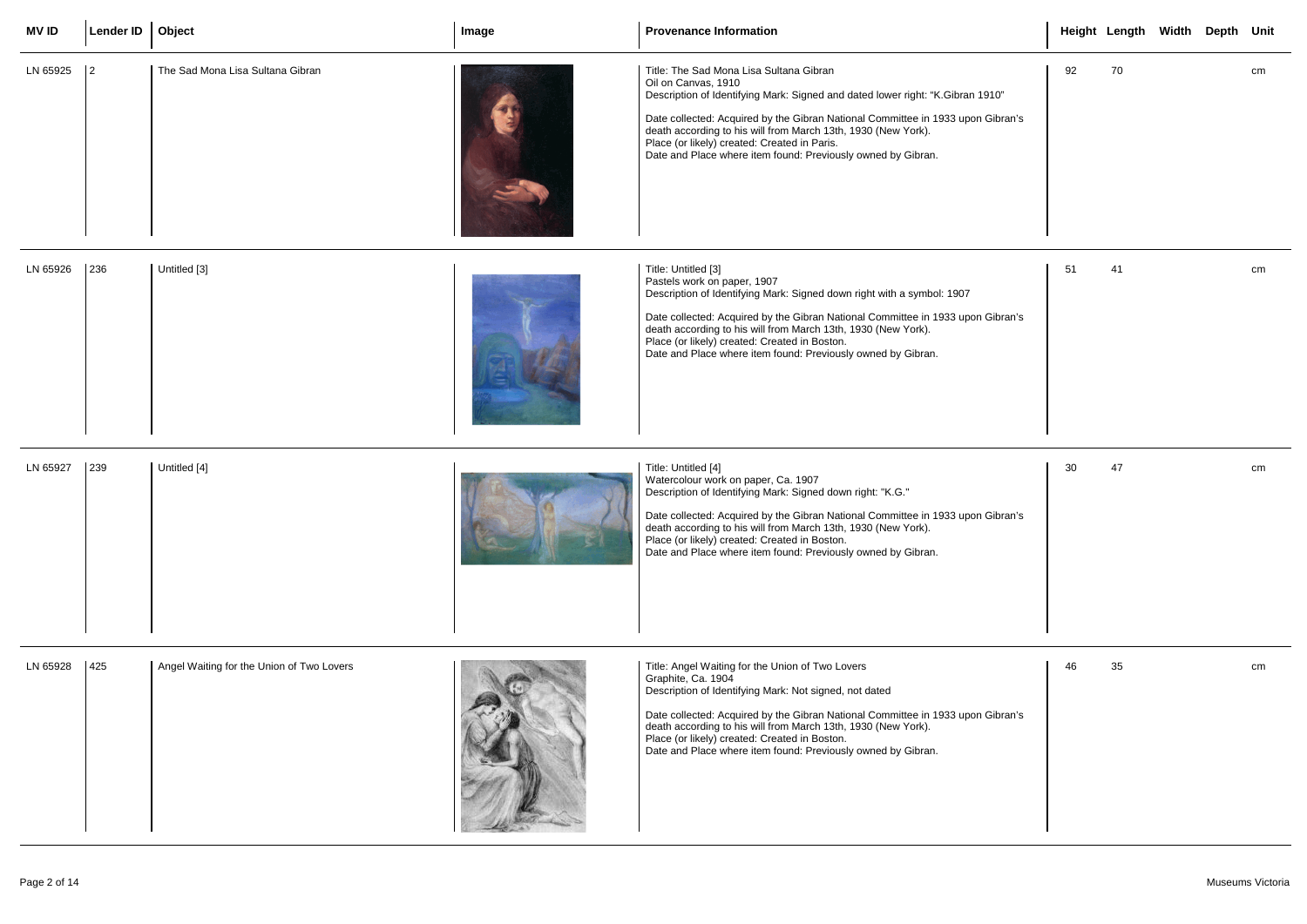| <b>MVID</b> | Lender ID | Object                                 | Image | <b>Provenance Information</b>                                                                                                                                                                                                                                                                                                                                                                                                   |    | Height Length Width Depth Unit |  |    |
|-------------|-----------|----------------------------------------|-------|---------------------------------------------------------------------------------------------------------------------------------------------------------------------------------------------------------------------------------------------------------------------------------------------------------------------------------------------------------------------------------------------------------------------------------|----|--------------------------------|--|----|
| LN 65929    | 281       | Portrait of Mary Haskell or Four Faces |       | Title: Portrait of Mary Haskell or Four Faces<br>Charcoal, 1925<br>Description of Identifying Mark: Signed and dated lower right: "Kahil Gibran 1925"<br>Date collected: Acquired by the Gibran National Committee in 1933 upon Gibran's<br>death according to his will from March 13th, 1930 (New York).<br>Place (or likely) created: Created in New York.<br>Date and Place where item found: Previously owned by Gibran.    | 63 | 84                             |  | cm |
| LN 65930    | 53        | Untiltled [5]                          |       | Title: Untiltled [5]<br>Oil on Canvas, Ca. 1910<br>Description of Identifying Mark: Not signed, not dated<br>Date collected: Acquired by the Gibran National Committee in 1933 upon Gibran's<br>death according to his will from March 13th, 1930 (New York).<br>Place (or likely) created: Created in Paris.<br>Date and Place where item found: Previously owned by Gibran.                                                   | 84 | 65                             |  | cm |
| LN 65931    | 49        | Bust of a Nude Woman                   |       | Title: Bust of a Nude Woman (And a face with eyes closed at her right)<br>Oil on Canvas, Ca. 1910<br>Description of Identifying Mark: Not signed, not dated<br>Date collected: Acquired by the Gibran National Committee in 1933 upon Gibran's<br>death according to his will from March 13th, 1930 (New York).<br>Place (or likely) created: Created in Paris.<br>Date and Place where item found: Previously owned by Gibran. | 84 | 65                             |  | cm |
| LN 65932    | 58        | The Thinker with the Crystal Ball      |       | Title: The Thinker with the Crystal Ball<br>Oil on Canvas, Ca. 1910<br>Description of Identifying Mark: Not signed, not dated<br>Date collected: Acquired by the Gibran National Committee in 1933 upon Gibran's<br>death according to his will from March 13th, 1930 (New York).<br>Place (or likely) created: Created in Paris.<br>Date and Place where item found: Previously owned by Gibran.                               | 84 | 74                             |  | cm |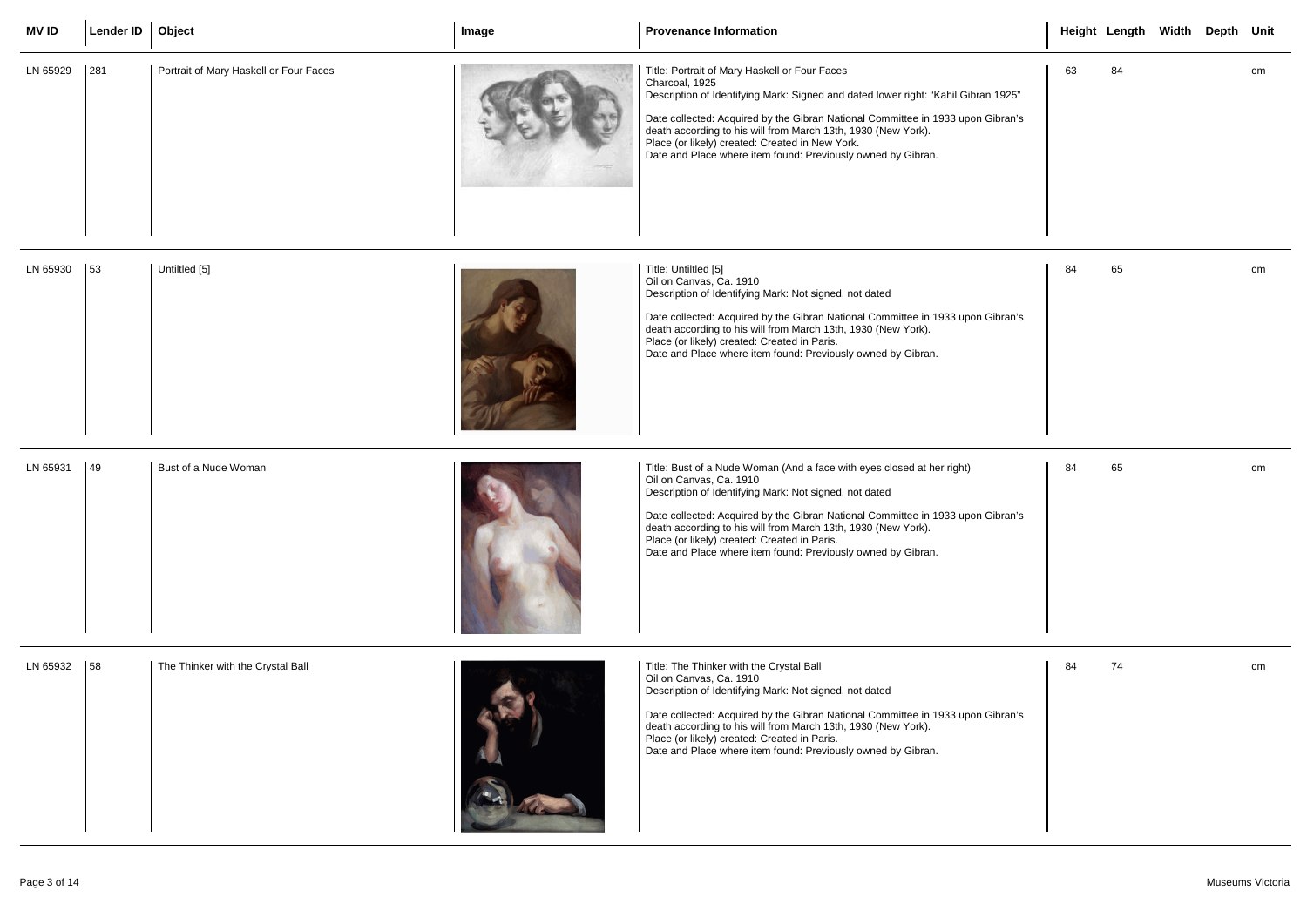| <b>MV ID</b> | Lender ID   Object |                                                                                     | Image | <b>Provenance Information</b>                                                                                                                                                                                                                                                                                                                                                             |    | Height Length Width Depth Unit |  |    |
|--------------|--------------------|-------------------------------------------------------------------------------------|-------|-------------------------------------------------------------------------------------------------------------------------------------------------------------------------------------------------------------------------------------------------------------------------------------------------------------------------------------------------------------------------------------------|----|--------------------------------|--|----|
| LN 65933     | $ 60\rangle$       | Portrait of a Woman [1]                                                             |       | Title: Portrait of a Woman<br>Oil on Canvas, Pre-1910(?)<br>Description of Identifying Mark: Not signed, not dated<br>Date collected: Acquired by the Gibran National Committee in 1933 upon Gibran's<br>death according to his will from March 13th, 1930 (New York).<br>Place (or likely) created: Created in Paris.<br>Date and Place where item found: Previously owned by Gibran.    | 84 | 66                             |  | cm |
| LN 65934     | 268                | <b>Edmond Rostand</b>                                                               |       | Title: Edmond Rostand<br>Charcoal, 1910<br>Description of Identifying Mark: Signed and dated at right: "K 1910/Paris"<br>Date collected: Acquired by the Gibran National Committee in 1933 upon Gibran's<br>death according to his will from March 13th, 1930 (New York).<br>Place (or likely) created: Created in Paris.<br>Date and Place where item found: Previously owned by Gibran. | 58 | 56                             |  | cm |
| LN 65935     |                    | GKG30, Box   Arabic manuscript, parts of Spirits Rebellious (sketches and<br>faces) |       | Title: Arabic manuscript, parts of Spirits Rebellious (sketches and faces)<br>Manuscript, 1908<br>Date collected: Acquired by the Gibran National Committee in 1933 upon Gibran's<br>death according to his will from March 13th, 1930 (New York).<br>Place (or likely) created: Created in Boston.<br>Date and Place where item found: Previously owned by Gibran.                       | 22 | 36                             |  | cm |
| LN 65936     | 63                 | Portrait of a Woman [2]                                                             |       | Title: Portrait of a Woman<br>Oil on Canvas, Ca. 1910<br>Description of Identifying Mark: Not signed, not dated<br>Date collected: Acquired by the Gibran National Committee in 1933 upon Gibran's<br>death according to his will from March 13th, 1930 (New York).<br>Place (or likely) created: Created in Paris.<br>Date and Place where item found: Previously owned by Gibran.       | 64 | 48                             |  | cm |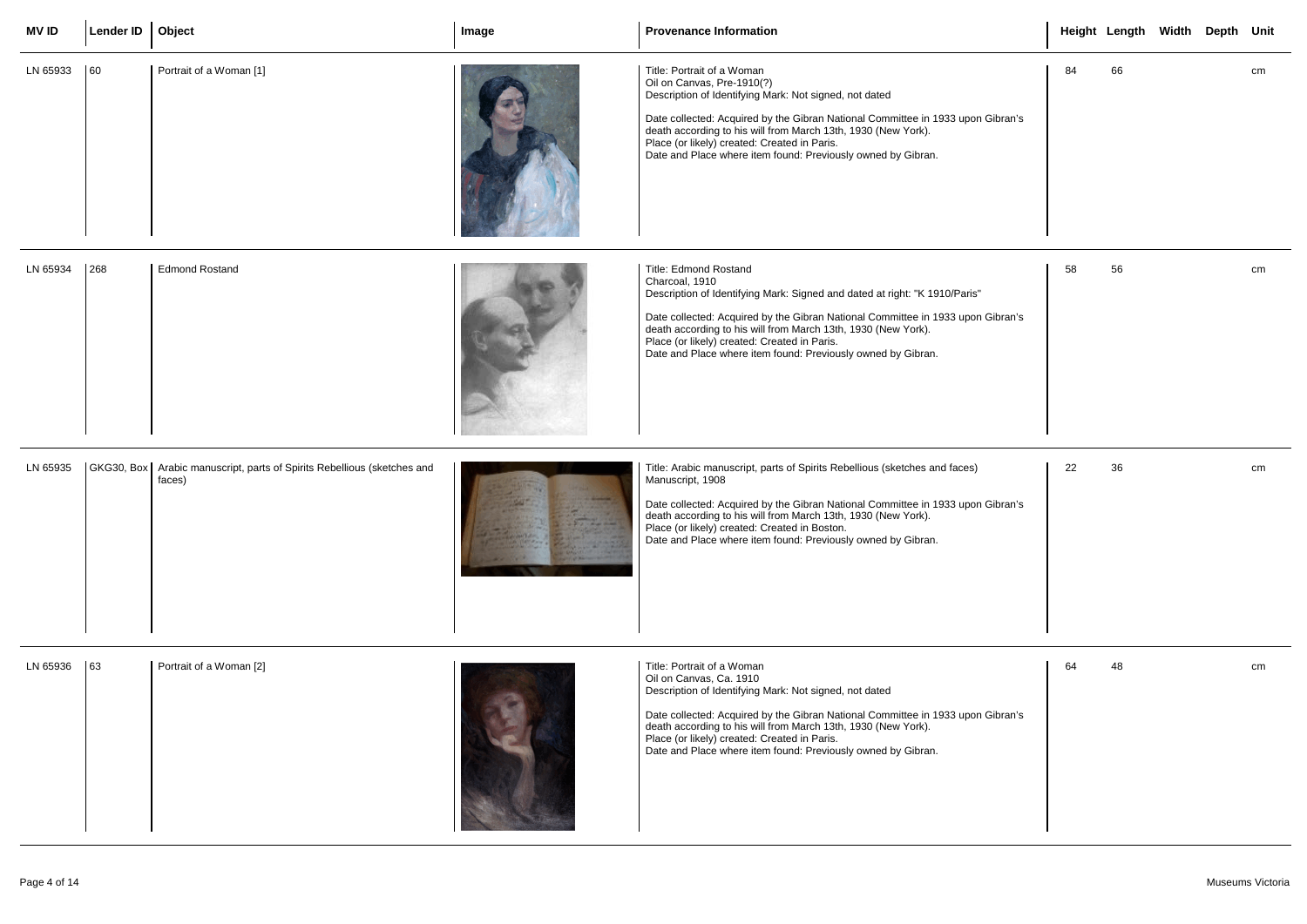| <b>MV ID</b> | Lender ID   Object |                     | Image | <b>Provenance Information</b>                                                                                                                                                                                                                                                                                                                                                                                                                  |    | Height Length Width Depth Unit |  |    |
|--------------|--------------------|---------------------|-------|------------------------------------------------------------------------------------------------------------------------------------------------------------------------------------------------------------------------------------------------------------------------------------------------------------------------------------------------------------------------------------------------------------------------------------------------|----|--------------------------------|--|----|
| LN 65937     | 287R               | Self-Portrait       |       | Title: Self-Portrait<br>Charcoal, Pre-1908(?)<br>Description of Identifying Mark: Signed on the right: "K"<br>Date collected: Acquired by the Gibran National Committee in 1933 upon Gibran's<br>death according to his will from March 13th, 1930 (New York).<br>Place (or likely) created: Created in Boston.<br>Date and Place where item found: Previously owned by Gibran.                                                                | 31 | 26                             |  | cm |
| LN 65938     | 264R               | Sarah Bernhardt     |       | <b>Title: Sarah Bernhardt</b><br>Charcoal, 1913<br>Description of Identifying Mark: Signed and dated lower right: "K. 1913"<br>On the back of the portrait: "Bernhardt"<br>Date collected: Acquired by the Gibran National Committee in 1933 upon Gibran's<br>death according to his will from March 13th, 1930 (New York).<br>Place (or likely) created: Created in New York.<br>Date and Place where item found: Previously owned by Gibran. | 82 | 55                             |  | cm |
| LN 65939     | 286                | Rabindranath Tagore |       | Title: Rabindranath Tagore<br>Charcoal, Ca. 1916<br>Description of Identifying Mark: Signed down right: "Kahlil Gibran"<br>Date collected: Acquired by the Gibran National Committee in 1933 upon Gibran's<br>death according to his will from March 13th, 1930 (New York).<br>Place (or likely) created: Created in New York.<br>Date and Place where item found: Previously owned by Gibran.                                                 | 63 | 34                             |  | cm |
| LN 65940     | $ 298\rangle$      | Ameen Rihani        |       | Title: Ameen Rihani<br>Charcoal, 1911(?)<br>Description of Identifying Mark: Not signed, not dated<br>Date collected: Acquired by the Gibran National Committee in 1933 upon Gibran's<br>death according to his will from March 13th, 1930 (New York).<br>Place (or likely) created: Created in New York.<br>Date and Place where item found: Previously owned by Gibran.                                                                      | 50 | 46                             |  | cm |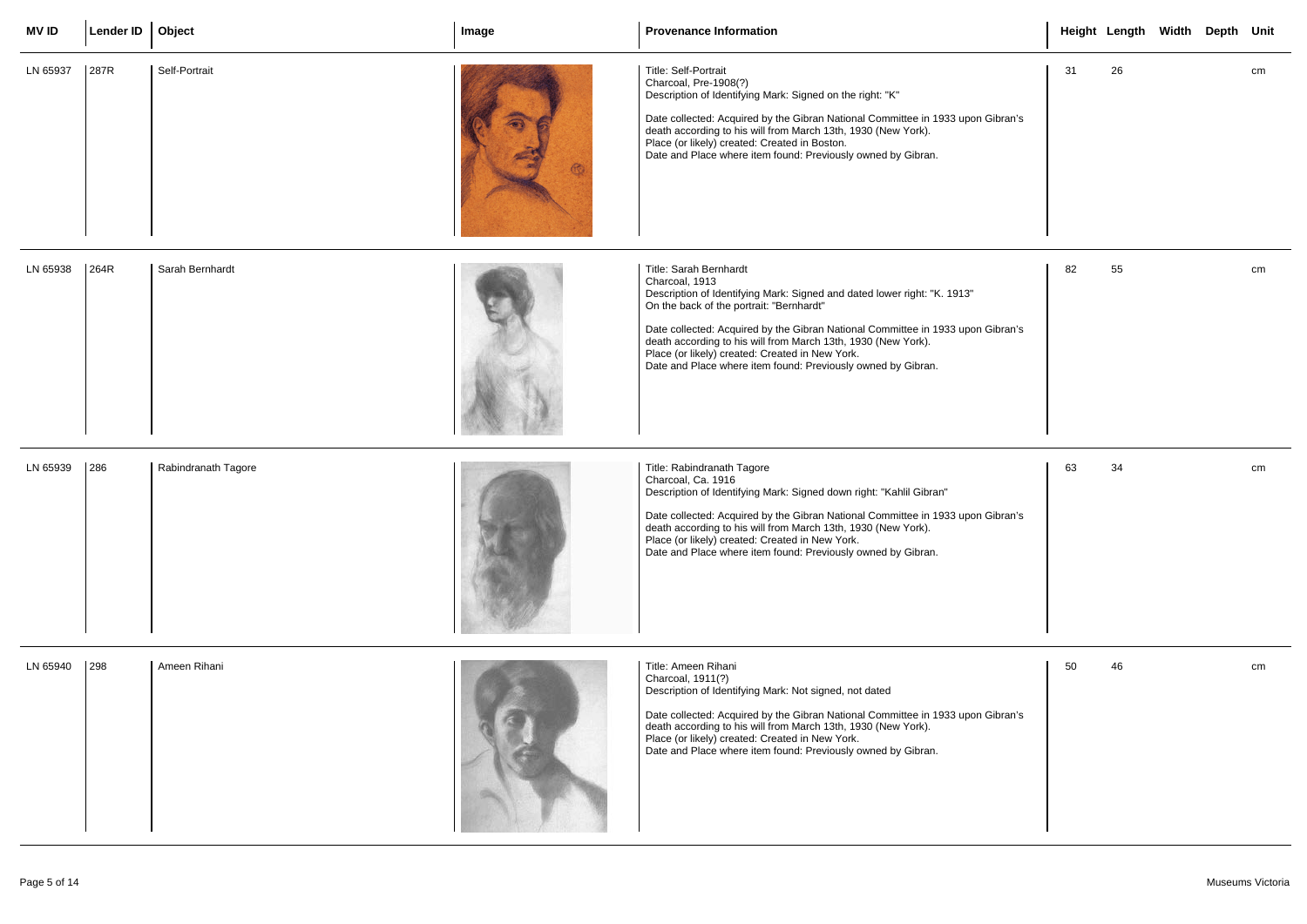| <b>MVID</b> | Lender ID   Object             |                                | Image | <b>Provenance Information</b>                                                                                                                                                                                                                                                                                                                                                                                                        |     | Height Length Width Depth Unit |  |    |
|-------------|--------------------------------|--------------------------------|-------|--------------------------------------------------------------------------------------------------------------------------------------------------------------------------------------------------------------------------------------------------------------------------------------------------------------------------------------------------------------------------------------------------------------------------------------|-----|--------------------------------|--|----|
| LN 65941    | $\begin{array}{c} \end{array}$ | Let Us Rise Together           |       | Title: Let Us Rise Together<br>Oil on Canvas, Ca. 1912<br>Description of Identifying Mark: Not signed, not dated<br>Date collected: Acquired by the Gibran National Committee in 1933 upon Gibran's<br>death according to his will from March 13th, 1930 (New York).<br>Place (or likely) created: Created in New York.<br>Date and Place where item found: Previously owned by Gibran.                                              | 93  | 74                             |  | cm |
| LN 65942    | 14                             | Untitled [6]                   |       | Title: Untitled [6]<br>Oil on Canvas, 1914<br>Description of Identifying Mark: Signed and dated down left: "K. Gibran 1914"<br>Date collected: Acquired by the Gibran National Committee in 1933 upon Gibran's<br>death according to his will from March 13th, 1930 (New York).<br>Place (or likely) created: Created in New York.<br>Date and Place where item found: Previously owned by Gibran.                                   | 99  | 115                            |  | cm |
| LN 65943    |                                | Desk                           |       | Wooden Object<br>Date collected: Acquired by the Gibran National Committee in 1933 upon Gibran's<br>death according to his will from March 13th, 1930 (New York).<br>Place (or likely) created: History of the object before Gibran obtained it - unknown.<br>Most probably it was purchased in New York. It was part from Gibran's studio<br>furniture in New York.<br>Date and Place where item found: Previously owned by Gibran. | 69  | 112                            |  | cm |
| LN 65944    |                                | Wooden suitcase with ink wells |       | Wooden Object<br>Date collected: Acquired by the Gibran National Committee in 1933 upon Gibran's<br>death according to his will from March 13th, 1930 (New York).<br>Place (or likely) created: History of the object before Gibran obtained it - unknown.<br>Most probably it was purchased in New York. It was part from Gibran's studio<br>furniture in New York.<br>Date and Place where item found: Previously owned by Gibran. | 460 | 450                            |  | mm |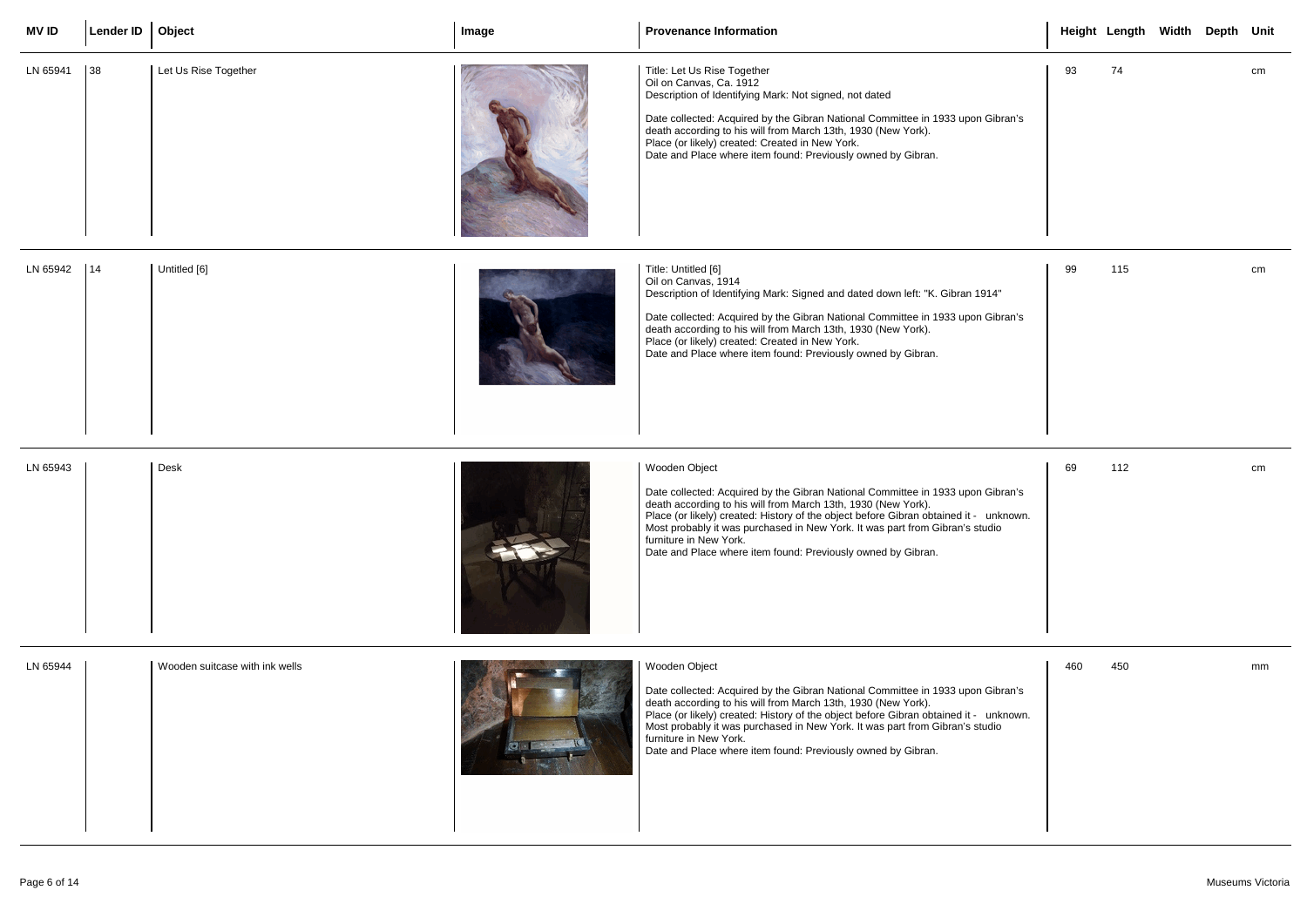| <b>MVID</b> | Lender ID   Object |                                                   | Image      | <b>Provenance Information</b>                                                                                                                                                                                                                                                                                                                                                                                              |    | Height Length Width Depth Unit |  |    |
|-------------|--------------------|---------------------------------------------------|------------|----------------------------------------------------------------------------------------------------------------------------------------------------------------------------------------------------------------------------------------------------------------------------------------------------------------------------------------------------------------------------------------------------------------------------|----|--------------------------------|--|----|
| LN 65945    |                    | GKG5, Box   Arabic manuscript, Lebanon My Country | address 22 | Title: Arabic manuscript, Lebanon My Country<br>Manuscript, 1920<br>Date collected: Acquired by the Gibran National Committee in 1933 upon Gibran's<br>death according to his will from March 13th, 1930 (New York).<br>Place (or likely) created: Created in New York.<br>Date and Place where item found: Previously owned by Gibran.                                                                                    | 22 | 34                             |  | cm |
| LN 65946    | 139                | The Three Stages of Being                         |            | Title: The Three Stages of Being (Illustration from The Prophet)<br>Watercolour, 1923<br>Description of Identifying Mark: Signed lower right: "K.G"<br>Date collected: Acquired by the Gibran National Committee in 1933 upon Gibran's<br>death according to his will from March 13th, 1930 (New York).<br>Place (or likely) created: Created in New York.<br>Date and Place where item found: Previously owned by Gibran. | 38 | 31                             |  | cm |
| LN 65947    | 143                | The Archer                                        |            | Title: The Archer (Illustration for The Prophet)<br>Watercolour, 1923<br>Description of Identifying Mark: Signed lower right: "K.G."<br>Date collected: Acquired by the Gibran National Committee in 1933 upon Gibran's<br>death according to his will from March 13th, 1930 (New York).<br>Place (or likely) created: Created in New York.<br>Date and Place where item found: Previously owned by Gibran.                | 37 | 30                             |  | cm |
| LN 65948    | $\vert$ 144        | The Gift                                          |            | Title: The Gift (Illustration for The Prophet)<br>Watercolour, 1923<br>Description of Identifying Mark: Signed lower left: "K.G."<br>Date collected: Acquired by the Gibran National Committee in 1933 upon Gibran's<br>death according to his will from March 13th, 1930 (New York).<br>Place (or likely) created: Created in New York.<br>Date and Place where item found: Previously owned by Gibran.                   | 42 | 34                             |  | cm |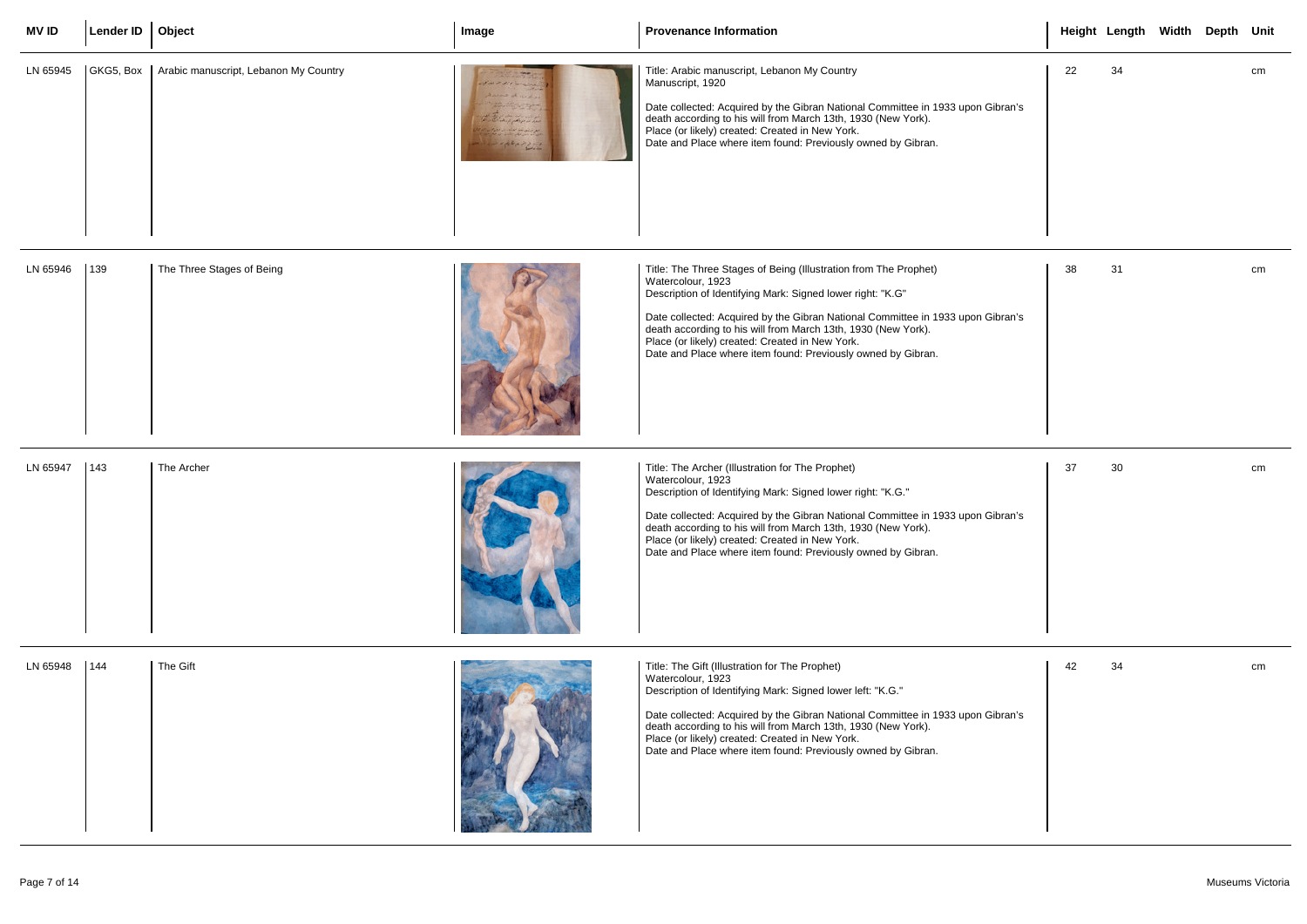| <b>MVID</b> | Lender ID   Object |                                                     | Image | <b>Provenance Information</b>                                                                                                                                                                                                                                                                                                                                                                                                                           |    | Height Length Width Depth Unit |  |    |
|-------------|--------------------|-----------------------------------------------------|-------|---------------------------------------------------------------------------------------------------------------------------------------------------------------------------------------------------------------------------------------------------------------------------------------------------------------------------------------------------------------------------------------------------------------------------------------------------------|----|--------------------------------|--|----|
| LN 65949    | $\vert$ 145        | The Prayer                                          |       | Title: The Prayer (Illustration for The Prophet)<br>Watercolour, 1923<br>Description of Identifying Mark: Signed lower right: "K.G."<br>Date collected: Acquired by the Gibran National Committee in 1933 upon Gibran's<br>death according to his will from March 13th, 1930 (New York).<br>Place (or likely) created: Created in New York.<br>Date and Place where item found: Previously owned by Gibran.                                             | 45 | 34                             |  | cm |
| LN 65950    | 147                | The Triad - Being Descending Towards the Mother-Sea |       | Title: The Triad - Being Descending Towards the Mother-Sea (Illustration for The<br>Prophet)<br>Watercolour, 1923<br>Description of Identifying Mark: Signed lower right: "K.G."<br>Date collected: Acquired by the Gibran National Committee in 1933 upon Gibran's<br>death according to his will from March 13th, 1930 (New York).<br>Place (or likely) created: Created in New York.<br>Date and Place where item found: Previously owned by Gibran. | 38 | 31                             |  | cm |
| LN 65951    | $ 148\rangle$      | Pain                                                |       | Title: Pain (Illustration for The Prophet)<br>Watercolour, 1923<br>Description of Identifying Mark: Signed lower left: "K.G."<br>Date collected: Acquired by the Gibran National Committee in 1933 upon Gibran's<br>death according to his will from March 13th, 1930 (New York).<br>Place (or likely) created: Created in New York.<br>Date and Place where item found: Previously owned by Gibran.                                                    | 38 | 30                             |  | cm |
| LN 65952    | $ 149\rangle$      | Friendship                                          |       | Title: Friendship (Illustration for The Prophet)<br>Watercolour, 1923<br>Description of Identifying Mark: Signed down right: "K.G."<br>Date collected: Acquired by the Gibran National Committee in 1933 upon Gibran's<br>death according to his will from March 13th, 1930 (New York).<br>Place (or likely) created: Created in New York.<br>Date and Place where item found: Previously owned by Gibran.                                              | 37 | 30                             |  | cm |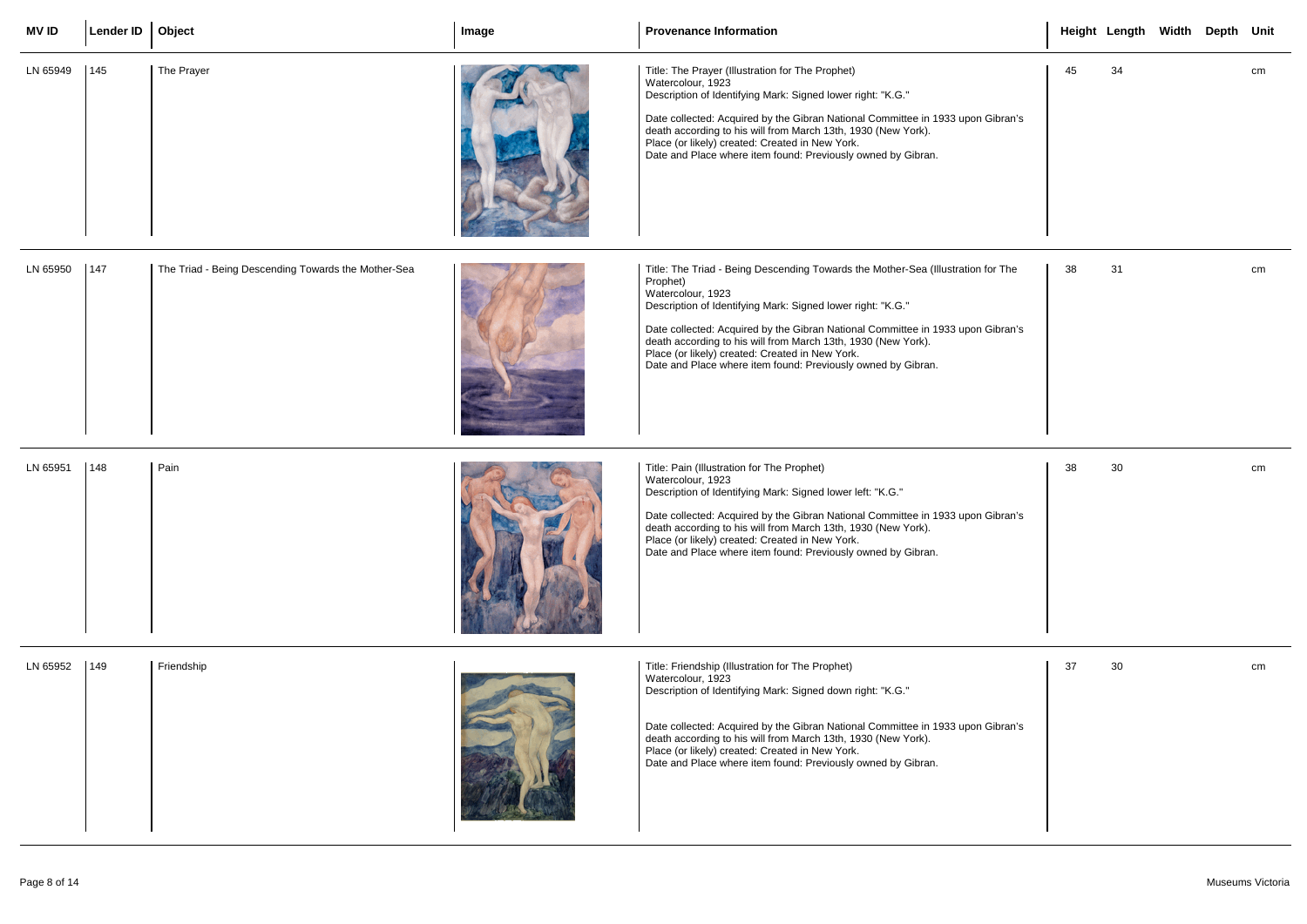| <b>MVID</b> | Lender ID   Object |                         | Image | <b>Provenance Information</b>                                                                                                                                                                                                                                                                                                                                                                                       |    | Height Length Width Depth Unit |  |    |
|-------------|--------------------|-------------------------|-------|---------------------------------------------------------------------------------------------------------------------------------------------------------------------------------------------------------------------------------------------------------------------------------------------------------------------------------------------------------------------------------------------------------------------|----|--------------------------------|--|----|
| LN 65953    | 158                | Towards the Light Above |       | Title: Towards the Light Above (Illustration for The Prophet)<br>Watercolour, 1923<br>Description of Identifying Mark: Not signed, not dated<br>Date collected: Acquired by the Gibran National Committee in 1933 upon Gibran's<br>death according to his will from March 13th, 1930 (New York).<br>Place (or likely) created: Created in New York.<br>Date and Place where item found: Previously owned by Gibran. | 50 | 43                             |  | cm |
| LN 65954    | 161                | Love                    |       | Title: Love (Illustration for The Prophet)<br>Watercolour, 1923<br>Description of Identifying Mark: Not signed, not dated<br>Date collected: Acquired by the Gibran National Committee in 1933 upon Gibran's<br>death according to his will from March 13th, 1930 (New York).<br>Place (or likely) created: Created in New York.<br>Date and Place where item found: Previously owned by Gibran.                    | 58 | 50                             |  | cm |
| LN 65955    | 231                | The Marriage            |       | Title: The Marriage (Illustration for The Prophet)<br>Wash-drawing, 1923<br>Description of Identifying Mark: Signed lower left: "K.G"<br>Date collected: Acquired by the Gibran National Committee in 1933 upon Gibran's<br>death according to his will from March 13th, 1930 (New York).<br>Place (or likely) created: Created in New York.<br>Date and Place where item found: Previously owned by Gibran.        | 37 | 31                             |  | cm |
| LN 65956    | $325$              | The Face of Almustafa   |       | Title: The Face of Almustafa (Frontispiece for The Prophet)<br>Charcoal, 1923<br>Description of Identifying Mark: Signed lower right: "K.G."<br>Date collected: Acquired by the Gibran National Committee in 1933 upon Gibran's<br>death according to his will from March 13th, 1930 (New York).<br>Place (or likely) created: Created in New York.<br>Date and Place where item found: Previously owned by Gibran. | 47 | 40                             |  | cm |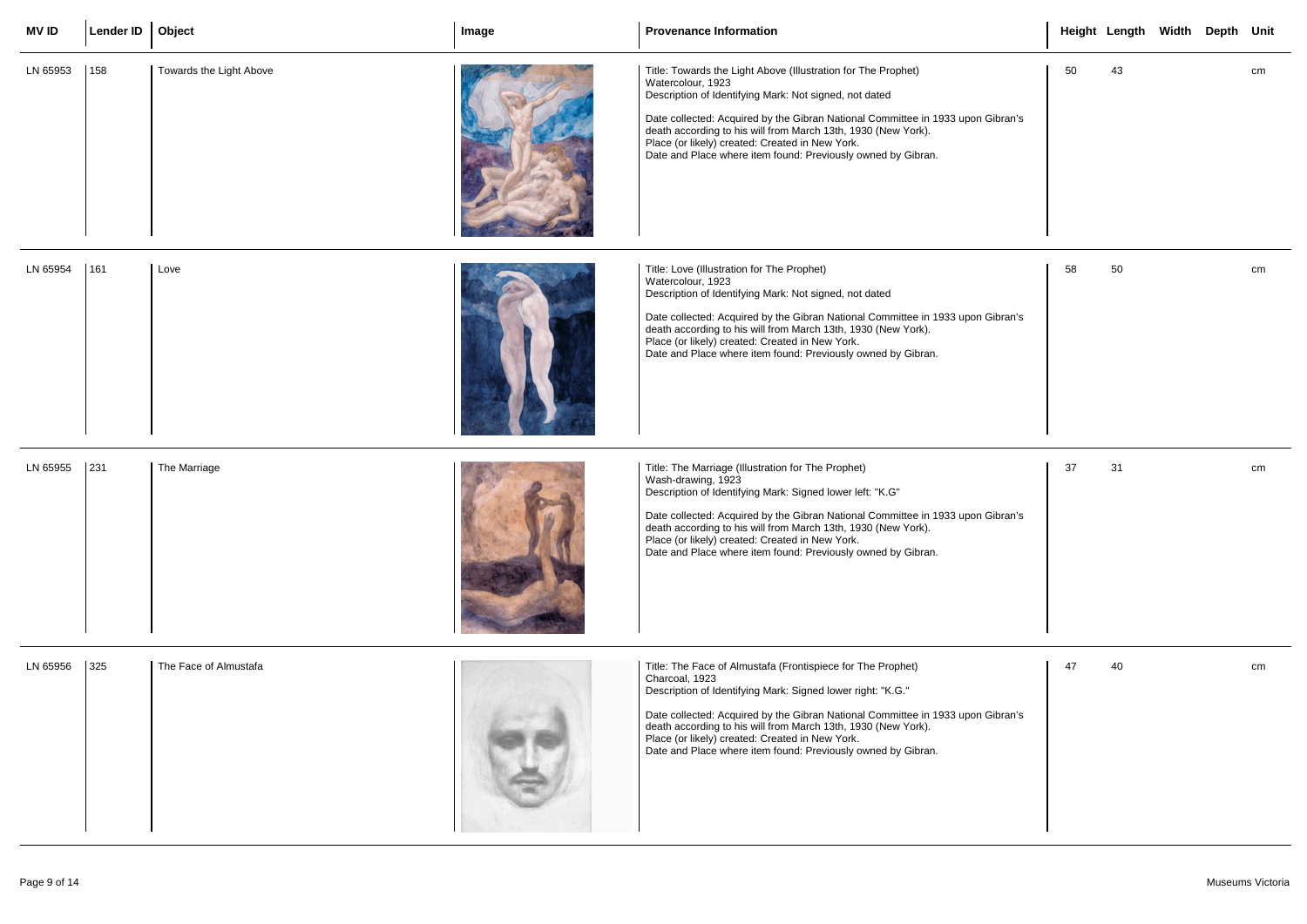| <b>MV ID</b> | Lender ID   Object |                                            | Image | <b>Provenance Information</b>                                                                                                                                                                                                                                                                                                                                                                                 |    | Height Length Width Depth Unit |  |    |
|--------------|--------------------|--------------------------------------------|-------|---------------------------------------------------------------------------------------------------------------------------------------------------------------------------------------------------------------------------------------------------------------------------------------------------------------------------------------------------------------------------------------------------------------|----|--------------------------------|--|----|
| LN 65957     | 406                | The Divine World                           |       | Title: The Divine World (Illustration for The Prophet)<br>Charcoal, 1923<br>Description of Identifying Mark: Signed lower right: "K.G"<br>Date collected: Acquired by the Gibran National Committee in 1933 upon Gibran's<br>death according to his will from March 13th, 1930 (New York).<br>Place (or likely) created: Created in New York.<br>Date and Place where item found: Previously owned by Gibran. | 38 | 30                             |  | cm |
| LN 65958     | GKG39              | Maunscript, Prophet Galley Proof           |       | Title: Prophet Galley Proof<br>Maunscript, 1923<br>Date collected: Acquired by the Gibran National Committee in 1933 upon Gibran's<br>death according to his will from March 13th, 1930 (New York).<br>Place (or likely) created: Created in New York.<br>Date and Place where item found: Previously owned by Gibran.                                                                                        | 16 | 82                             |  | cm |
| LN 65959     | GKG38              | Manuscript, The plate of The Prophet       |       | Title: The plate of The Prophet<br>Manuscript, 1923<br>Date collected: Acquired by the Gibran National Committee in 1933 upon Gibran's<br>death according to his will from March 13th, 1930 (New York).<br>Place (or likely) created: Created in New York.<br>Date and Place where item found: Previously owned by Gibran.                                                                                    | 16 | 82                             |  | cm |
| LN 65960     |                    | GKG37, Box   Manuscript, Coloured Sketches |       | Title: Coloured sketches<br>Manuscript - Sketches, 1920<br>Date collected: Acquired by the Gibran National Committee in 1933 upon Gibran's<br>death according to his will from March 13th, 1930 (New York).<br>Place (or likely) created: Created in New York.<br>Date and Place where item found: Previously owned by Gibran.                                                                                | 56 | 22                             |  | cm |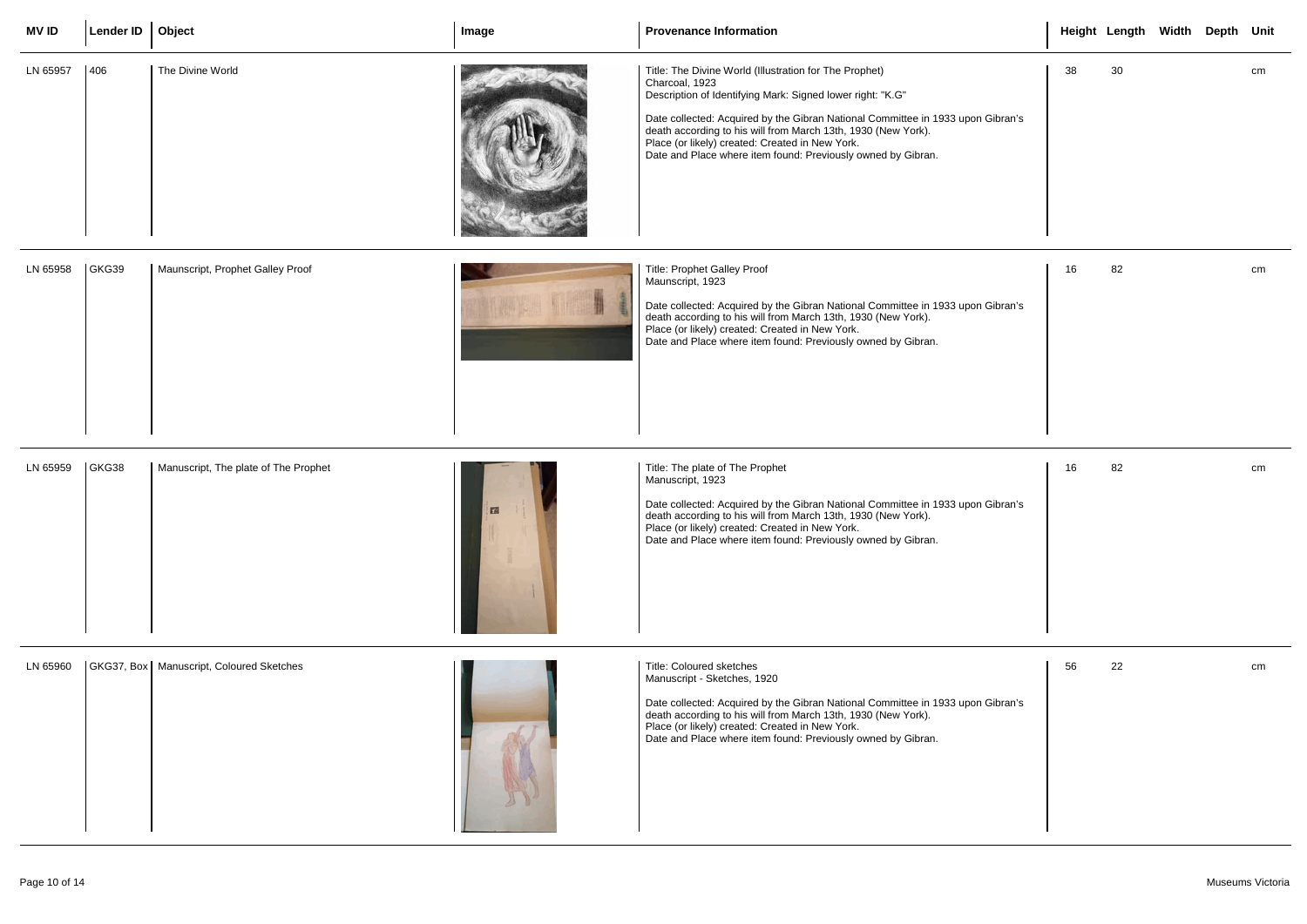| <b>MVID</b> | Lender ID   Object                         |                                                          | Image | <b>Provenance Information</b>                                                                                                                                                                                                                                                                                                                                                                                              |    | Height Length Width Depth Unit |  |    |
|-------------|--------------------------------------------|----------------------------------------------------------|-------|----------------------------------------------------------------------------------------------------------------------------------------------------------------------------------------------------------------------------------------------------------------------------------------------------------------------------------------------------------------------------------------------------------------------------|----|--------------------------------|--|----|
| LN 65961    | $ 130\rangle$                              | Departure and Return                                     |       | Title: Departure and Return<br>Wash-drawing, 1920<br>Description of Identifying Mark: Signed and dated lower right: "K.G. 1920"<br>Date collected: Acquired by the Gibran National Committee in 1933 upon Gibran's<br>death according to his will from March 13th, 1930 (New York).<br>Place (or likely) created: Created in New York.<br>Date and Place where item found: Previously owned by Gibran.                     | 39 | 31                             |  | cm |
| LN 65962    | 157                                        | Spiritual Purificastion and Cosmic Temple                |       | Title: Spiritual Purificastion and Cosmic Temple<br>Watercolour, 1923-1926<br>Description of Identifying Mark: Not signed, not dated<br>Date collected: Acquired by the Gibran National Committee in 1933 upon Gibran's<br>death according to his will from March 13th, 1930 (New York).<br>Place (or likely) created: Created in New York.<br>Date and Place where item found: Previously owned by Gibran.                | 49 | 39                             |  | cm |
| LN 65963    | 159                                        | The Ethereal Being Liberated from the Weight of the Body |       | Title: The Ethereal Being Liberated from the Weight of the Body<br>Watercolour, 1920-1923<br>Description of Identifying Mark: Not signed, not dated<br>Date collected: Acquired by the Gibran National Committee in 1933 upon Gibran's<br>death according to his will from March 13th, 1930 (New York).<br>Place (or likely) created: Created in New York.<br>Date and Place where item found: Previously owned by Gibran. | 52 | 41                             |  | cm |
| LN 65964    | $\begin{array}{c} \boxed{227} \end{array}$ | The Spirit Revealed to the Seven                         |       | Title: The Spirit Revealed to the Seven<br>Wash-drawing, 1923-1931<br>Description of Identifying Mark: Not signed, not dated<br>Date collected: Acquired by the Gibran National Committee in 1933 upon Gibran's<br>death according to his will from March 13th, 1930 (New York).<br>Place (or likely) created: Created in New York.<br>Date and Place where item found: Previously owned by Gibran.                        | 47 | 39                             |  | cm |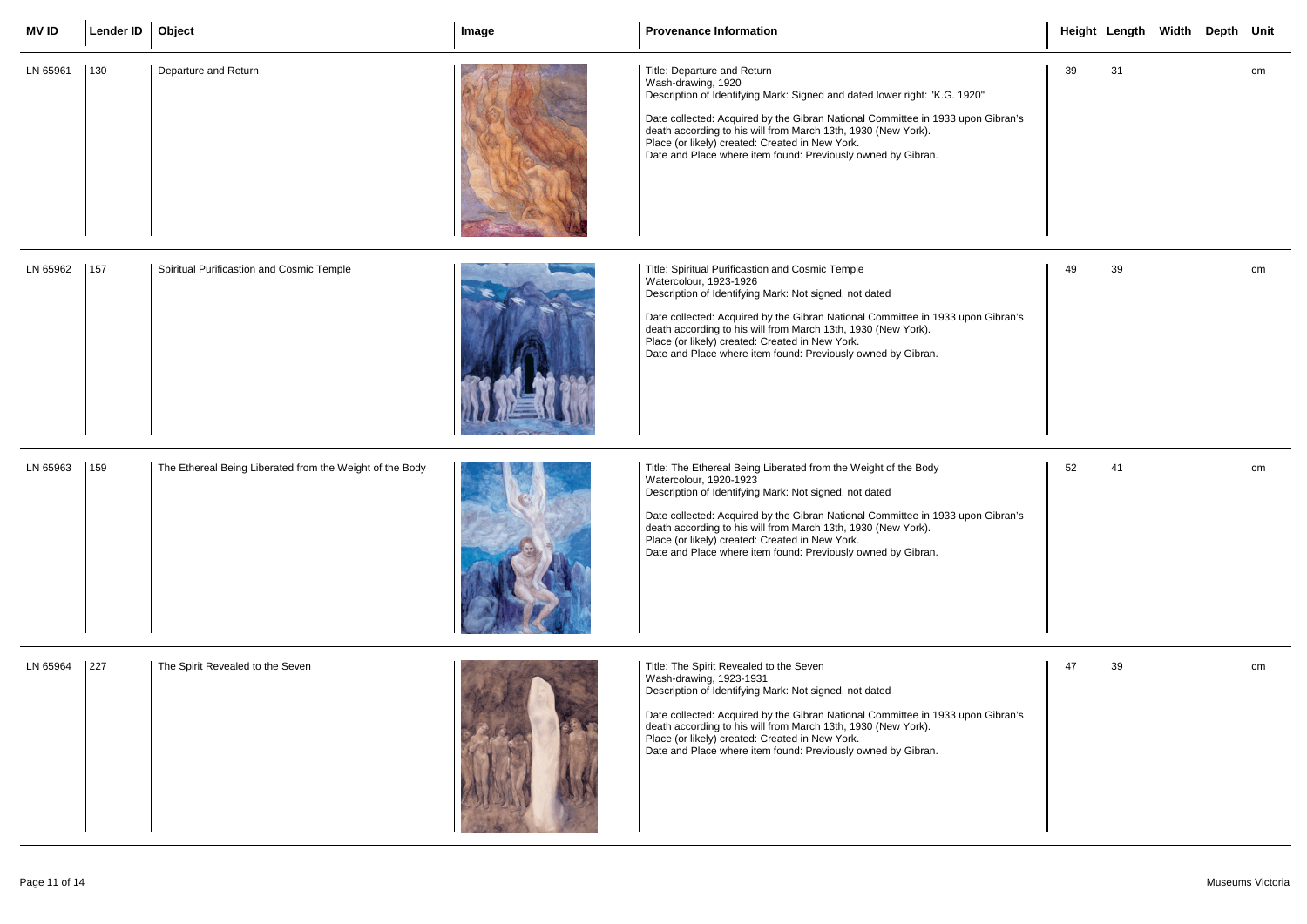| <b>MV ID</b> | Lender ID   Object |                                                        | Image | <b>Provenance Information</b>                                                                                                                                                                                                                                                                                                                                                                                            |    | Height Length Width Depth Unit |  |    |
|--------------|--------------------|--------------------------------------------------------|-------|--------------------------------------------------------------------------------------------------------------------------------------------------------------------------------------------------------------------------------------------------------------------------------------------------------------------------------------------------------------------------------------------------------------------------|----|--------------------------------|--|----|
| LN 65965     | 15                 | Woman Discovering Nature                               |       | Title: Woman Discovering Nature<br>Oil on Canvas, 1912<br>Description of Identifying Mark: Signed and dated lower left: K. Gibran 1912<br>Date collected: Acquired by the Gibran National Committee in 1933 upon Gibran's<br>death according to his will from March 13th, 1930 (New York).<br>Place (or likely) created: Created in New York.<br>Date and Place where item found: Previously owned by Gibran.            | 65 | 85                             |  | cm |
| LN 65966     | 15                 | Untitled [7]                                           |       | Title: Untitled [7]<br>Oil on Canvas, 1914<br>Description of Identifying Mark: Signed and dated: "K.Gibran 1914"<br>Date collected: Acquired by the Gibran National Committee in 1933 upon Gibran's<br>death according to his will from March 13th, 1930 (New York).<br>Place (or likely) created: Created in New York.<br>Date and Place where item found: Previously owned by Gibran.                                  | 70 | 80                             |  | cm |
| LN 65967     | $\vert$ 20         | The Dawn                                               |       | Title: The Dawn<br>Oil on Canvas, Ca. 1912<br>Description of Identifying Mark: Not signed, not dated<br>Date collected: Acquired by the Gibran National Committee in 1933 upon Gibran's<br>death according to his will from March 13th, 1930 (New York).<br>Place (or likely) created: Created in New York.<br>Date and Place where item found: Previously owned by Gibran.                                              | 85 | 100                            |  | cm |
| LN 65968     | 163R               | Nude Figures Lying at the Foot of a Mountain by a Lake |       | Title: Nude Figures Lying at the Foot of a Mountain by a Lake<br>Watercolour, 1920-1923<br>Description of Identifying Mark: Not signed, not dated<br>Date collected: Acquired by the Gibran National Committee in 1933 upon Gibran's<br>death according to his will from March 13th, 1930 (New York).<br>Place (or likely) created: Created in New York.<br>Date and Place where item found: Previously owned by Gibran. | 31 | 38                             |  | cm |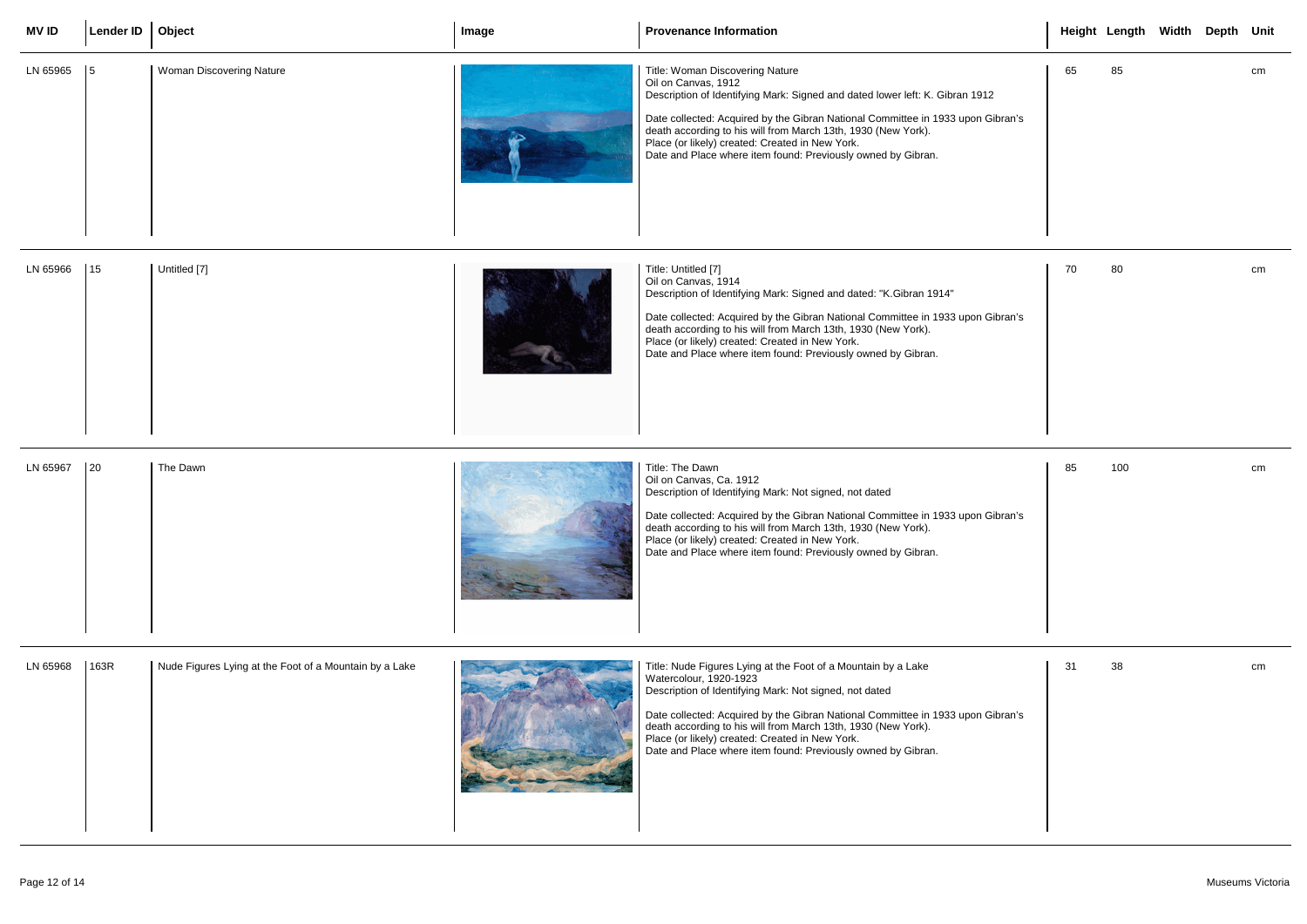| <b>MVID</b> | Lender ID   Object |                                                           | Image | <b>Provenance Information</b>                                                                                                                                                                                                                                                                                                                                                                                                         |     | Height Length Width Depth Unit |  |    |
|-------------|--------------------|-----------------------------------------------------------|-------|---------------------------------------------------------------------------------------------------------------------------------------------------------------------------------------------------------------------------------------------------------------------------------------------------------------------------------------------------------------------------------------------------------------------------------------|-----|--------------------------------|--|----|
| LN 65969    | 123                | The Waterfall                                             |       | Title: The Waterfall<br>Wash-drawing, 1919<br>Description of Identifying Mark: Signed and dated lower center: "K.G. 1919"<br>Date collected: Acquired by the Gibran National Committee in 1933 upon Gibran's<br>death according to his will from March 13th, 1930 (New York).<br>Place (or likely) created: Created in New York.<br>Date and Place where item found: Previously owned by Gibran.                                      | 39  | 32                             |  | cm |
| LN 65970    |                    | Water colour set                                          |       | Object Case, palette knives and brush<br>Date collected: Acquired by the Gibran National Committee in 1933 upon Gibran's<br>death according to his will from March 13th, 1930 (New York).<br>Place (or likely) created: History of object before Gibran obtained it unknown. Most<br>likel purchased in New York and was used during his artistic period in New York.<br>Date and Place where item found: Previously owned by Gibran. | 240 | 230                            |  | mm |
| LN 65971    |                    | GkG18, Box   Manuscript, Garden of the Prophet            |       | Title: Garden of the Prophet<br>Manuscript, 1930<br>Date collected: Acquired by the Gibran National Committee in 1933 upon Gibran's<br>death according to his will from March 13th, 1930 (New York).<br>Place (or likely) created: Created in New York.<br>Date and Place where item found: Previously owned by Gibran.                                                                                                               | 18  | 22                             |  | cm |
| LN 65972    |                    | GkG21, Box   Manuscript, Quote on tomb Arabic and English |       | Title: Quote on tomb Arabic and English<br>Manuscript, 1923<br>Date collected: Acquired by the Gibran National Committee in 1933 upon Gibran's<br>death according to his will from March 13th, 1930 (New York).<br>Place (or likely) created: Created in New York.<br>Date and Place where item found: Previously owned by Gibran.                                                                                                    | 27  | 41                             |  | cm |